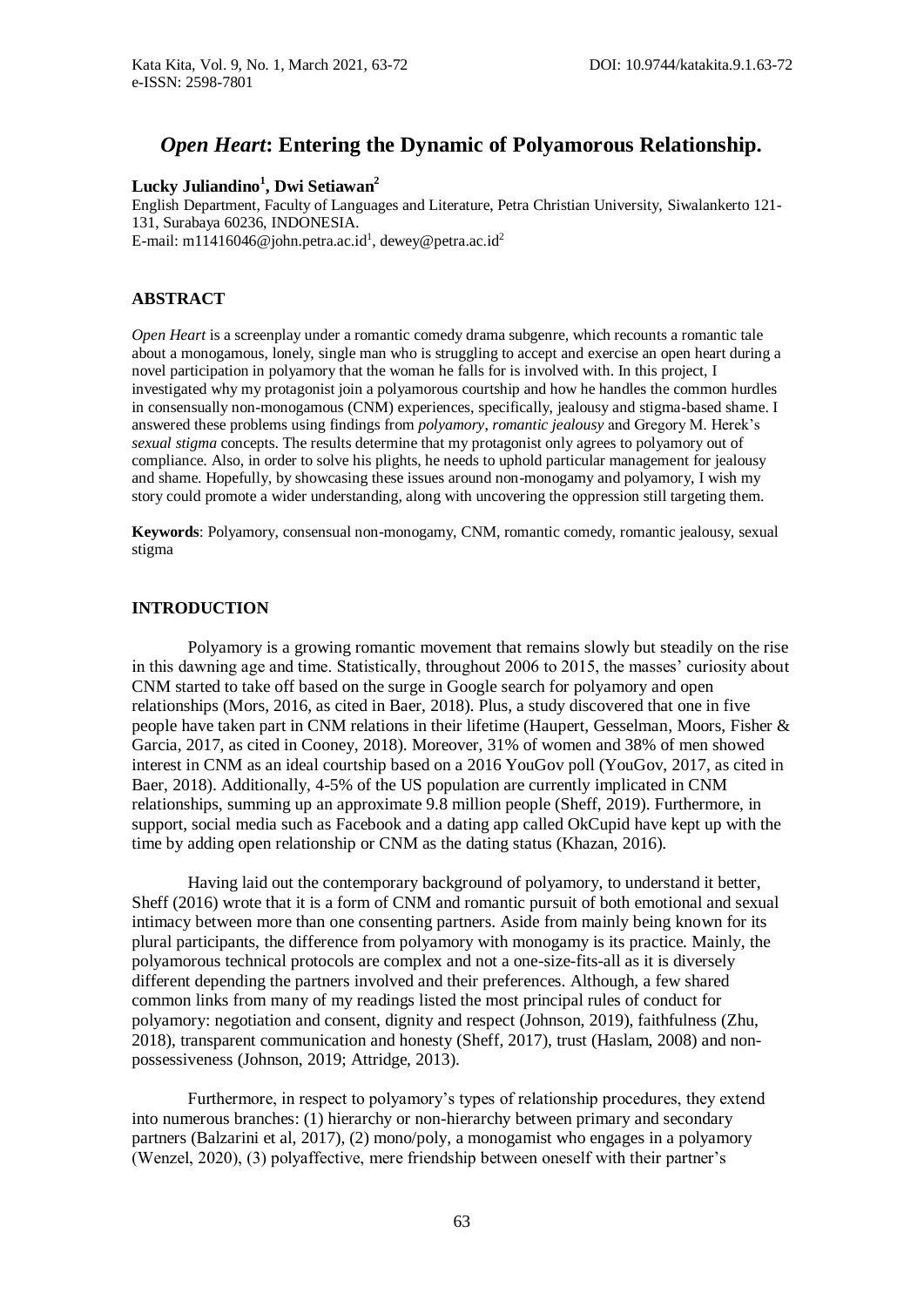partner(s) (metamour) (DeLamate  $\&$  Plante, 2015) and so on. Pertaining to the multiple partnership, there are also certain amount of formations, for example, some function separately as a couple from other partner(s) (parallel polyamory) (Cooney, 2018), while some in *Triad* (three people), *Quad* (four people), or more (Johnson, 2019). Meanwhile, when it comes to the principal impetus for polyamory, it is due to either natural (sexual orientation) or nurtured factors (voluntary choice) (Sheff, 2016). A survey by Anapol (2010) reveals a few real-life voluntary reasons for polyamory, which are: (1) to comply while also wishing it to come into an ending, (2) to respect the partner, (3) to deepen the relationship, etc.

Into the bargain, however intricate yet flexible polyamory may seem at the same time, it still comes with limitations as well as problems too. At the top, Séguin (2017) stated that jealousy is said to be a huge problem that comes and goes. It is inevitable and expected particularly if factors such as (1) favoritism/disproportionate intimacies, or (2) imbalanced time allocation, and many more unmentioned, are present. By definition, romantic jealousy concerns a protective response in reaction to the actual or imagined interloper threatening the fidelity of the pre-formed romantic and sexual courtship (Guerrero, Spitzberg & Yoshimura, 2004; Bevan, 2004; Pines, 1998). There is also another set of jealousy experienced particularly in polyamory named "polyagony" in which it involves jealousy with the existing and already established partner(s) (Deri, 2011). However, to overcome these feelings, there are several recommended jealousy management: (1) ending the relationship, (2) open communication, (3) reappraising/reevaluating the jealous triggers (Buunk, 1982). In the case of polyagony, the solutions are (1) compersion, an altruistic happiness of the love between one's partner with their other partner, (2) renegotiating the poly terms and agreement for new preferred changes (Rubinsky, 2018; Deri, 2011; Mogilski, Reeve, Nicolas, Donaldson, Mitchell, & Welling, 2019).

To boot, besides jealousy, another prominent issue in polyamory is stigma and discrimination (polyphobia) (Ferrer, 2018). Herek (2007) described sexual stigma as a negative regard that society holds for sexual minorities, i.e., non-monogamists, etc. For example, the common misconceptions about polyamory are its commitment-phobia, volatility, misogyny, incompetent child-rearing environment, and widepsread transmission of sexual diseases (Sheff, 2018), and the list goes on. Herek theorized that this stigma can manifest further structurally, in the form of institutional disenfranchisement, namely, prejudicial class actions like rejecting child custody, housing, and laying off poly-workers, all of which are still legal in Western countries (Sheff, 2018). He also added that it can also pass on individually within aspects such as aggression (enact stigma), discretion (felt stigma) and self-loathe (internalized stigma). Thus, in order to combat the consequential shame, Herek suggests three solutions which are:

a. Reevaluation/framing shame: reexamining, and abandon learned prejudicial belief systems.

b. Tolerance by association: building interpersonal relationships with the members of sexual minorities will pass down knowledge, lessen sexual prejudice, and self-stigma.

c. Destigmatization: challenging the existing institutionalized, heterosexist regulations and promoting equal rights for sexual minorities to incite cultural change.

With that explained, I plan to utilize the aforementioned conflicts and theories/concepts as the basis of this creative thesis. Owing to the social issues above, it is safe to conclude that they are in a way contributed by the society's awareness at large that is still behind. This being the case, I am intending to explore polyamory in my creative project because of the shortage of mainstream awareness. For instance, there is still a lack of recognition in the media at this time, specifically, cinema in the English language. Also, most of its scarce portrayals of polyamory still mostly depict CNM affairs to mostly end in an eventual separation. Therefore, I intend to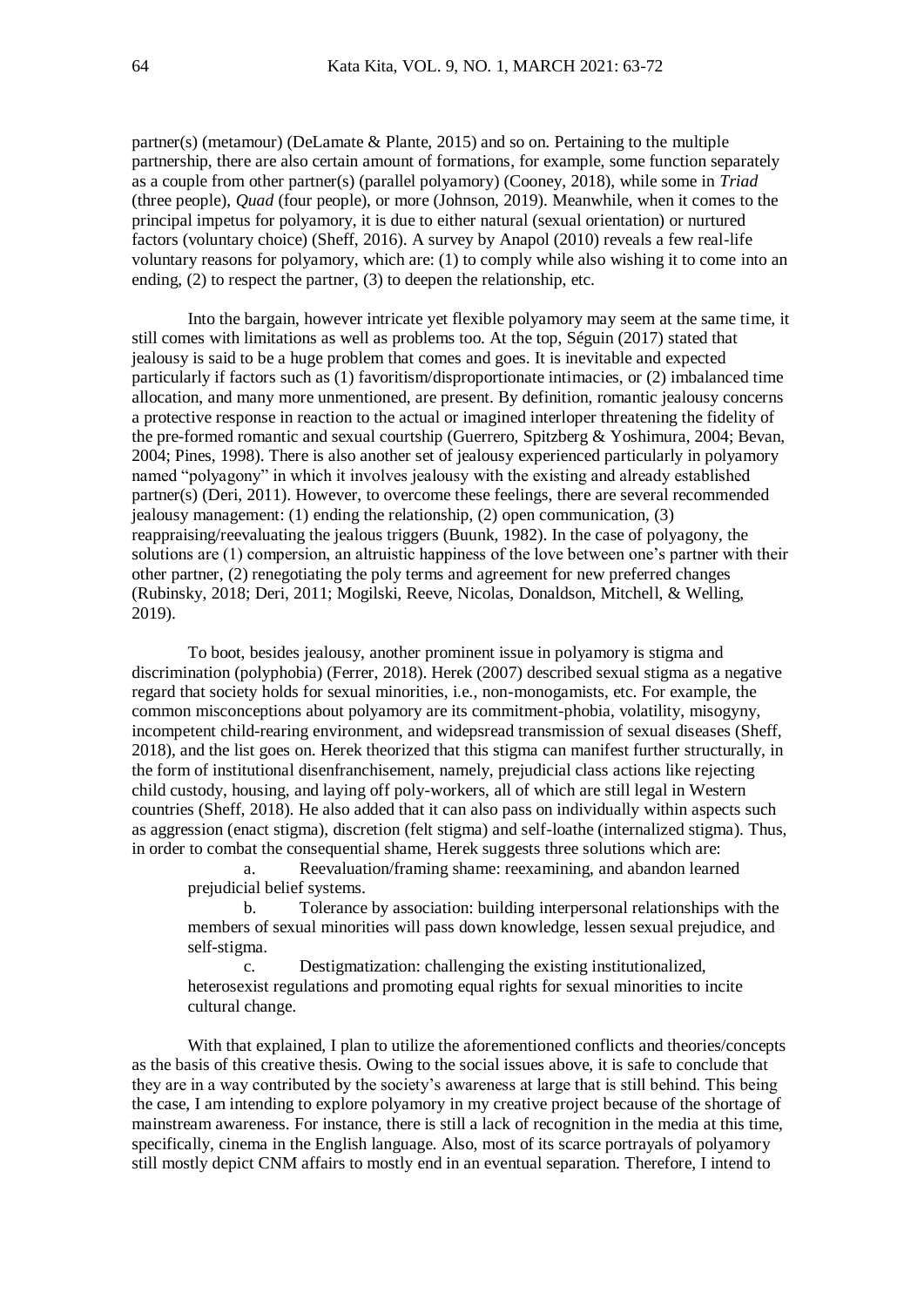showcase via my project that polyamorists can sustain their love lives, along with helping to normalize them that should free them from misapprehension. A research paper supports that onscreen representation of minorities in mass media endorses confidence in the represented and can be hugely educative to everyone in general (Lawson, 2018).

Ergo, I hope my script could be beneficial in this way to its viewers. First and foremost, I particularly aspire to introduce the notion to unknowing polyamorists that love is not only possible by a mere pair of individuals. The second target audience is the already practicing polyamorists, both closeted and open. By seeing themselves represented, I hope the closeted polyamorists could be inspired to proudfully come out, and the openly ones become even prouder. Last but not least, for the third spectator, I intend to fill the informational gap and feasibly serve as an educational entertainment to monogamous people who have misconceptions or lack of knowledge regarding non-monogamy.

However, a couple of things that I do not propose through my project is to convert anyone: the viewers, nor the main character in my narrative to be non-monogamous since he is still monogamous (mono/poly). Furthermore, I am also not planning to condemn monogamy and boast non-monogamy above the former in the process. On the other hand, the subject that I am, indeed, criticizing is mononormativity and its governing presumption for monogamy as the normality (Barker & Langdridge, 2010, as cited in Ferrer, 2018), which pigeon-holes individuals into just one fixed style of amorous entanglement. Essentially, I once again repeat that I hope I could provide a more insightful representation of the poly community amongst the lack thereof by means of my creative work.

Distinctly, such will fall under the format of a screenplay because it likely becomes a film since it is merely a prototype for a film (Russin & Downs, 2012). I think films are the most effective form of storytelling in a plethora of ways. For starters, films potentially have an exceptional quality called "cinematherapy" that not only could offer a much quicker go-to for escapism and emotional catharsis, but also promote healing, influence behavioral change, expand new thinking and understanding, and even rehabilitate mental disorders, etc. (Borchard, 2016). Additionally, some extra selling point is that films are more practical and succinct to deliver their messages in a single sitting. Not to mention, movies are more digitally accessible in this golden age for digital media with the help of purchase or rent website services and the everexpanding international and national streaming services.

Having made a case for the screenplay format, I would like to propose rom-com as the genre since my topic revolves around the subject of romantic relationship. In definition, it deals with love in a light-hearted and comical tone (American Film Institute [AFI], 2008, as cited in Grindon, 2011). I suppose the rom-com tone could lighten up the weight of the topic since Batty and Jacey (2015, chap. 1, para. 3) wrote that rom-com is letting the "imagination to play, to create, to take us out of the monotony of humdrum life, and to submerge ourselves unashamedly in feel-good and heartfelt emotions that normal life somehow represses". Also, considering that polyamory is an unfamiliar concept, rom-coms would help send my message more effectively because rom-coms could affect the viewers to become a more sentimental and open-minded character (Abrams, 2016). Notwithstanding, I am aiming to deviate from a frequently-employed rom-com element: "boy meets girl" structure (McDonald, 2007, p. 8) or duo pairing, because polyamory involves numerous partners.

In addition, within the scope of the genre of my choosing, I plan to add a mix of drama whilst benefiting from some facets of the rom-com genre. Dirk (n.d.) posed that drama is a somber depiction of realistic individuals set in conflicting circumstances with internal or external forces. Thus, I want my work to pack more punch by tapping into heavier subjects that touch upon social issues like the alluded problems around polyamory. Though I am not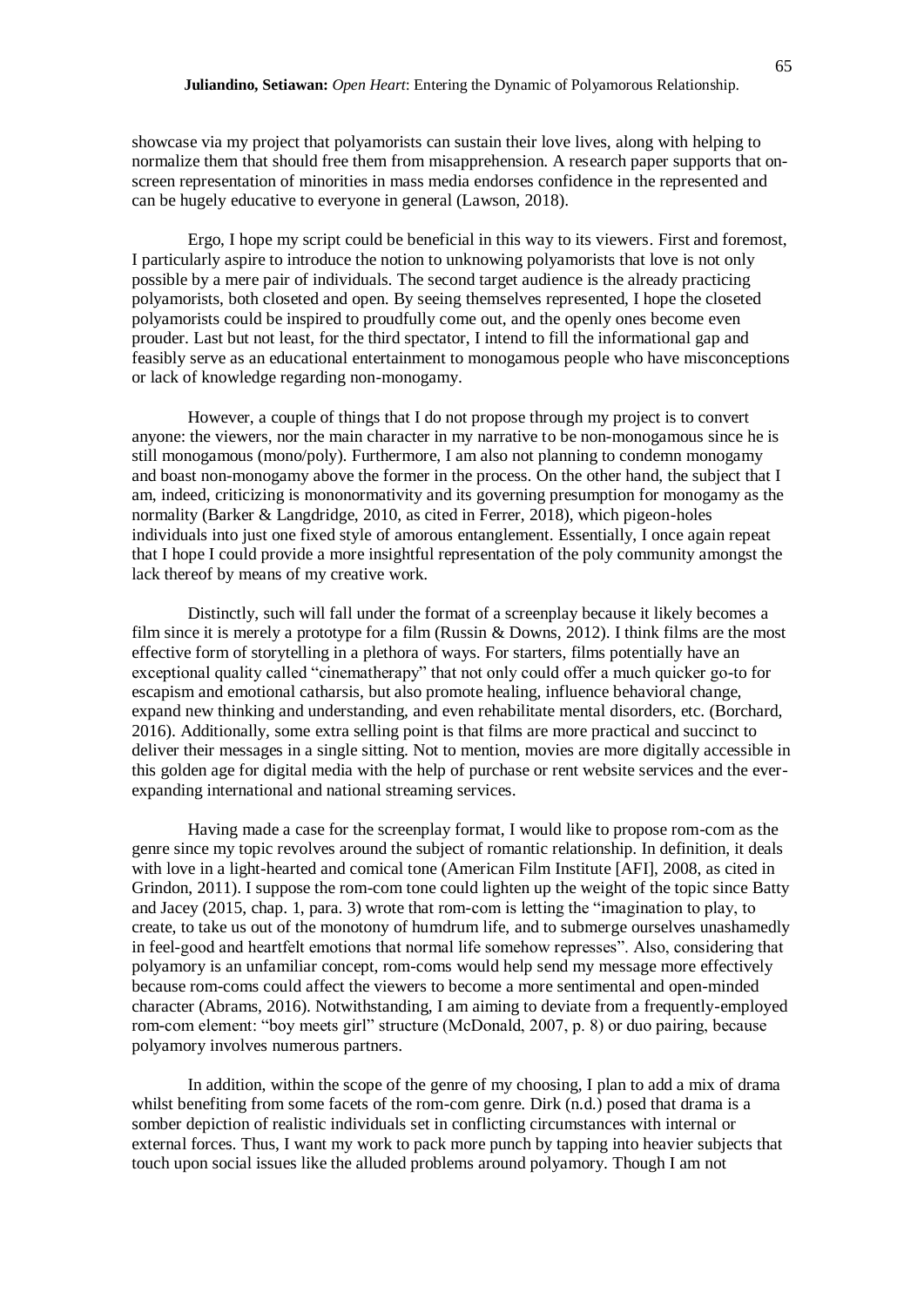suggesting that rom-com does not possess the ability for such but dramatic genre does so sincerely without any sugar-coating. Supporting my argument, Berry (2018, para. 2) wrote that rom-dramedy is mutually humorous and poignant, as well as possesses the capacity to give more of a "therapeutic good".

Without further ado, to get into more details about my writing, its obstacles are going to be based on the statements of the problems that explore the journey and hurdles of navigating polyamorous relationship from a fish out of water vantage point. In specifity, they examine as to why a monogamous person such as my main character, named Adam, participates in a polyamorous dynamic and how he copes with the aforementioned romantic jealousy and stigmabased sexual shame that he experienced during this understaking.

To answer, the purposes of this creative work shows that Adam's taking part in polyamory is out of compliance by his own choice to his love interest, Zooey. Apropos to the jealousy and shame, Adam needs to fully follow the polyamorus ground rules along with implementing the suggested jealousy and shame management as stated in previous paragraphs.

## **CONCEPTS OF CREATIVE WORK**

#### **Theme**

The first theme is about opening one's own heart and mind. When a person willfully sets aside their bias and arrogance for considering new ideas other than their own or what society has in mind; go through the learning process, take a chance or a leap of faith on a novel concept through a clear, objective lens, they will learn a new outlook and become familiar with different angles of the particular subject. By then, they deserve to make their own personal opinion about it as opposed to solely from societal presumptions or preconceived notions.

Lastly, the second theme is about non-conforming to certain conventions for one's own happiness. It is not news that people have to abide by each of their society's norms to a great degree in order to avoid negative impressions, so much so they even sacrifice their own happiness if their actions cross outside the established convention. Thus, I want to highlight that being true to oneself is much more worthy than pretending to be somebody they are not.

#### **Pitch**

- a. Fresh from a breakup with his ex, Adam is in a search for a more compatible partner and eventually meets the right woman, Zooey, who happens to practice polyamory that he is very skeptical about.
- b. To be able to date Zooey, Adam pretends to accept her polyamorous courtship until he encounters personal jealousy and stigma that motivate him to secretly separate Zooey with her main partner, Carter.
- c. After many failed attempts and a hiatus, Adam's plan finally succeeds but leads to Zooey's discovery of Adam's secret plan, and a fallout between them, all of which prompts Adam to reevaluate, mend the couple back together in the hopes that they will forgive him and take him back.

# **Plot**

My plot consists of a romantic journey about a recently single and lonely man named Adam who is in search of a great relationship. He later finds himself becomes infatuated with a singular girl, Zooey, yet in a polyamorous, committed relationship with Carter. When she could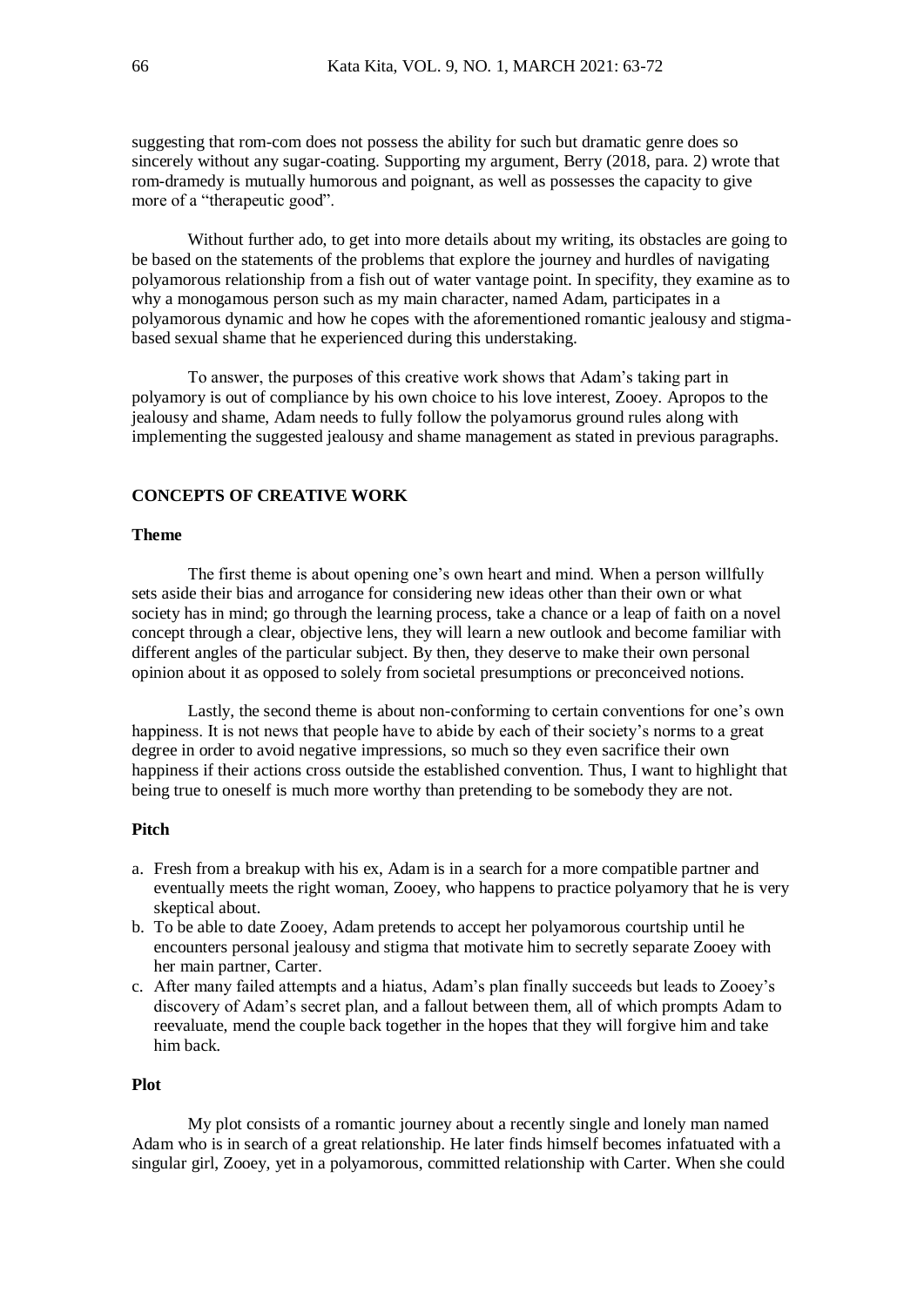not split time between Adam, Carter, and her career, they all entertain the idea to establish a Triad pairing. Seeing that Adam still wants to see Zooey, he agrees. Although, while witnessing Zooey's and Carter's intimacy in person, Adam gets jealous, then covertly plots to break them up. However, unbeknownst to Adam, during their togetherness, he surprisingly becomes less jealous when he is included by the couple more in their home lives. Hence, he finds newfound harmony between them, which prompts him to abandon his masterplan for a little while. Yet, when Adam gets jealous again, as well as receives a rude awakening like discrimination from people around him about his CNM relationship, he puts his plan back on motion. When he succeeds eliminating Carter, Zooey continues to engage in polyamorous flings with another man. Consequently, he gets jealous again and returns to execute his covert operation. Only this time, he is caught red-handedly, and as a result, dumped by Zooey. Ultimately, Adam apologizes to Carter and Zooey, and tries to patch things up between them even when he knows they could not reconcile with him right away. The following year, they forgive him as soon as they discover that Adam has redeemed himself by spreading knowledge about polyamory in his documentary series. When they take him back, Adam has learned more from his research on how to minimize his shame and jealousy while preserving and better his relationship with them on the second round and still staying monogamous with mono/poly style with Zooey, a polyamorous lover, and Carter, an ambiamorous partner's partner (metamour).

#### **Characters**

# a. Adam (34 years old)

Adam is a romantic at heart and newly single, lonely young man. He is recently broken up by his longtime girlfriend, Amy, due to his anti-marriage stance that was resulted from his parents' divorce, 50% of marriage success rate, personal preference, and many others. In spite of this, Adam is not anti-commitment. He still believes in long-lasting partnership instead of matrimony even though he is pushing thirty and constantly being smothered by the cultural expectation to wed by this age. Because of this fact, Adam has difficulty finding a girlfriend aside from other factors such as his idiosyncratic personality, interest, and average appearance, all of which can make him insecure. This temperament can easily be provoked by jealousy and shame. Other than that, Adam is also hypocritical. He does not want to change his idea on antimarriage yet he is compromising other people's conviction of relationships like Amy's marriage goal and Zooey's polyamory.

I formulate the character of Adam as a relatable common, everyday man. He works a 9 to-5 job as an analyst who wishes to pursue a better job, specifically, documentary-filmmaking, which is his passion. In addition, Adam is a symbol for the present-time conventional society and its norm. Automatically, not only is he a conformist, but also monogamous and heterosexual. I formulate him this way because Adam is a representation of the modern monogamous society who has not had experience, and predilection toward CNM.

#### b. Zooey (32 years old)

Zooey is Adam's newfound love interest. She is an artist from Britain who moved to New York to explore the art scene outside Europe and get away from her overbearing family. She is very unusual, unique and eclectic; has a quirky and bubbly personality, mannerism, and style. Furthermore, appearance-wise, she has a slender figure since she is as beautiful as she is intelligent, thought-provoking, progressive, free-spirited, cultured and so on. On top of that, Zooey has several interests like music, theatre, a little bit of sports, and film, which is a mutual interest she shares with Adam but more with Carter. Philosophically, she is a contrast to Adam who is a conformist. On marriage, Zooey's stance on it is neither anti nor pining for it as a must for she is neutral.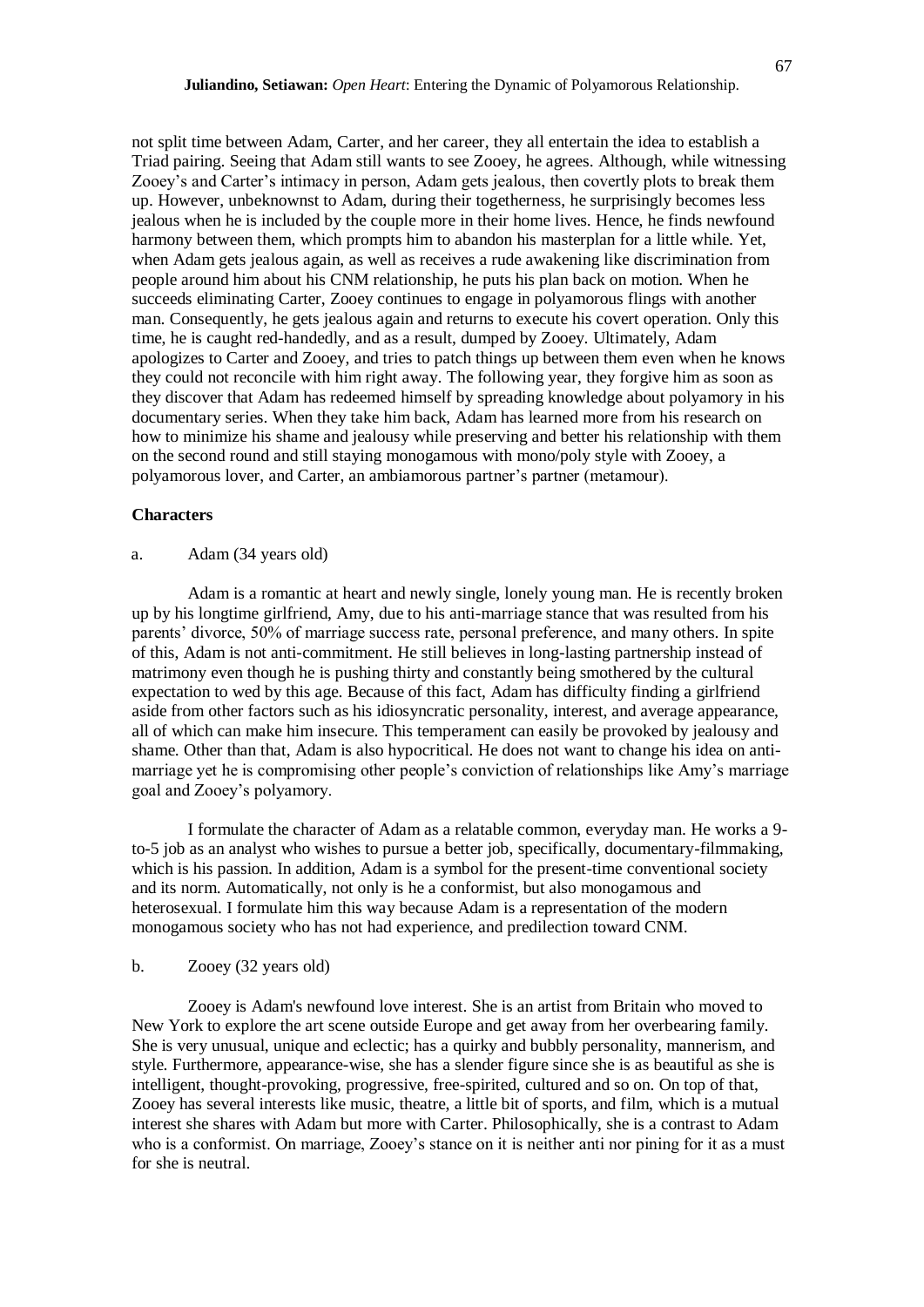Moreover, Zooey is an extrovert, hence she is people-oriented. In a way, other than because of her sexual orientation, her extroversion is another main impetus to practice polyamory because she does not want to limit getting to know other people to a certain extent, be it mere friendship or romance.

## c. Carter (35 years old)

Carter is a handsome, successful and seemingly perfect guy. Physically, he is a wellbuilt, sharp, suave and a well-dressed man. Personality-wise, he is also a kind, open and welcoming character to Adam especially since he is sociable and easily puts people at ease. All of his good qualities make him seem to be too good to be true. Apart from that, he enjoys and frequently partakes in cultural activities as much as Zooey, namely, going to art galleries, broadway shows, etc. Thus, he gets to spend more time with her at times as he has more things in common, and he knows her longer and has a deeper relationship with her than Adam. In addition, Carter is considered to be an ambiamorous (both monogamous and polyamourous).

#### d. Dave (33 years old)

Dave is Adam's co-worker and best friend from college. He is an unfiltered, emasculating, somewhat typical machismo who loves sports and beers. Physically, he is short and neither ugly nor too good-looking. Despite his look, he has found a partner and happily married. When it comes to Adam's love life, Dave is very supportive and consoling because he wants Adam to have what he has with his wife. As a result, Dave jumps at the chance to be Adam's wingman, accomplice or partner in crime in Adam's ploy, which is also his suggestion.

I created Dave's character as an amplified ripple of voice from the collective status quo as he is a stronger representation of the societal standard and heterosexism than Adam. He can be considered as ignorant, albeit not too blatantly hateful until the end. In addition, Dave follows the norm as Adam, if not more.

#### e. Evelyn (68 years old)

Evelyn is a widowed, divorced single mother to her only child, Adam. She is a classic mother who looks forward and reminds her son to get hitched and bear children at his certain age because she wants her son to have the complete family package that she could not give to him during her failed marriage. Nonetheless, as somewhat traditional as Evelyn can be, her ideology about certain things wavers between conservative, center and progressive as it is not set in stone. She tries and can be a good mother as much as she possibly can to Adam regardless of political standing.

# f. Amy (33 years old)

Amy is Adam's longtime live-in girlfriend. She is a beautiful, and traditional girl who expects marriage, family and children. She is sweet but can be tough when she needs to. She is patient yet has limitations too. Nevertheless, she was a great girlfriend to Adam, which makes the breakup mostly surprising to him.

#### g. George (53 years old)

George is Adam's and Dave's boss who is both formal and slightly as friendly as he can be to his employees. He can be firm on work policies and productivity because he is an establishmentarian supervisor.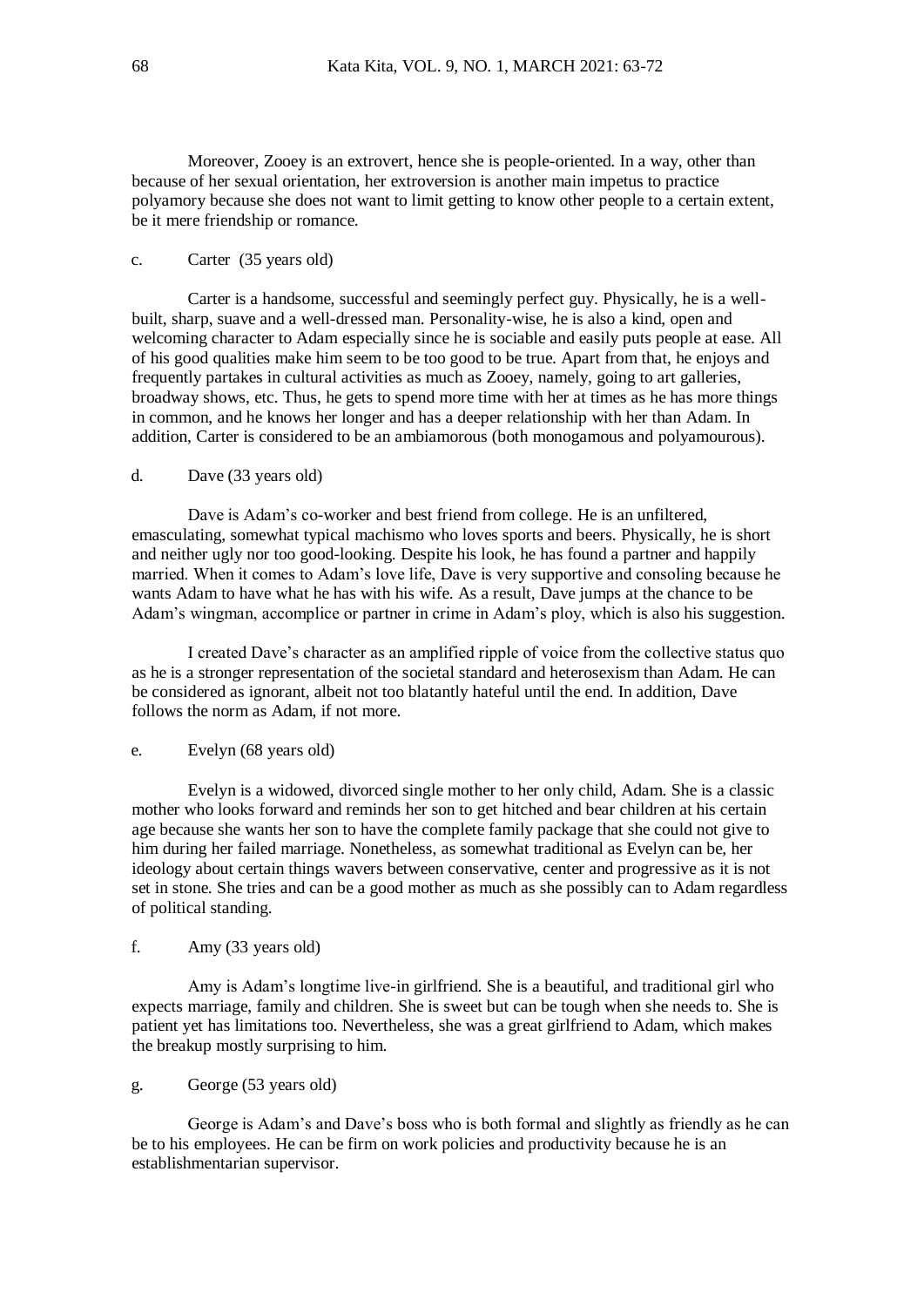## h. Rosalyn (30 years old)

Rosalyn is a loving wife and happily married to Dave. She is a good cook and homemaker. She likes to come to Dave's work to bring him his lunch.

#### **Conflicts**

Throughout my screenplay, there are three step-by-step types of conflict. The first one is man vs. man. A conflict such as this occurs in a circumstance of mismatching goals between different characters (Lamb, 2008). This conflict happens when Adam's goal in wanting to be with Zooey in sole pair differs to Zooey's and Carter's objective that want to be in a polyamorous relationship.

Later, once Adam enjoys his romantic quality time as a throuple, he faces another conflict: man vs. society. According to Gitner (2015), the conflict occurs when the protagonist is placed in opposition with societal norms. Because polyamorous relationship is incongruent with the mainstream custom, Adam's acquaintances, close ones and strangers start to discriminate and stigmatize him for it.

Lastly, the third conflict is man vs. self. This problem arises from the main character's internal turmoil (Lamb, 2019). So, Adam's inner conflict happens when he struggles greatly facing dilemmas within himself, one of which is that he either has to overcome or let romantic jealousy and sexual shame affect him, and so on.

## **Setting**

As for the location, New York City bears relevance to my story, and aligns with my creative choice. First and foremost, it is because the city is the cultural capital of the world that holds myriads of cultural sights or attractions that would provide interesting dating spots that correspond with the personal interests of my characters.

Secondly, my decision to place the narrative in a Western culture is due to its norm: cohabitation. It is a living arrangement between an unmarried couple, which is "a common part of family formation in the United States and serves as both a step toward marriage and as an alternative to marriage" (Copen, Daniels & Mosher, 2013, as cited in Aleccia, para. 21). I incorporate cohabitation as a living situation for the long-established polyamorous primary relationship between Zooey and Carter that causes jealousy to Adam, and a personal relationship benchmark that he wants from Zooey, as opposed to marriage.

Next, specifying my screenplay in a Western country such as the U.S. is because there have been sufficient reported datas of stigma, discrimination and bias toward polyamory. Moreover, another basis for New York City backdrop is because I want to showcase how slow the polyamory movement and how far they have to go is for it to still be a subject of intolerance even in a city that is considered as a liberal state, according to Pew Research Center (Desilver, 2014).

Lastly, New York City in my script serves as a symbolism representing Adam's behavior that seems accepting on the surface regarding the polyamory agreement, though underneath, he is sort of bigoted and rejecting. Just like NYC, despite its diverse, progressive and liberal front, it still carries injustice here and there, namely, to CNM polyamory practitioners.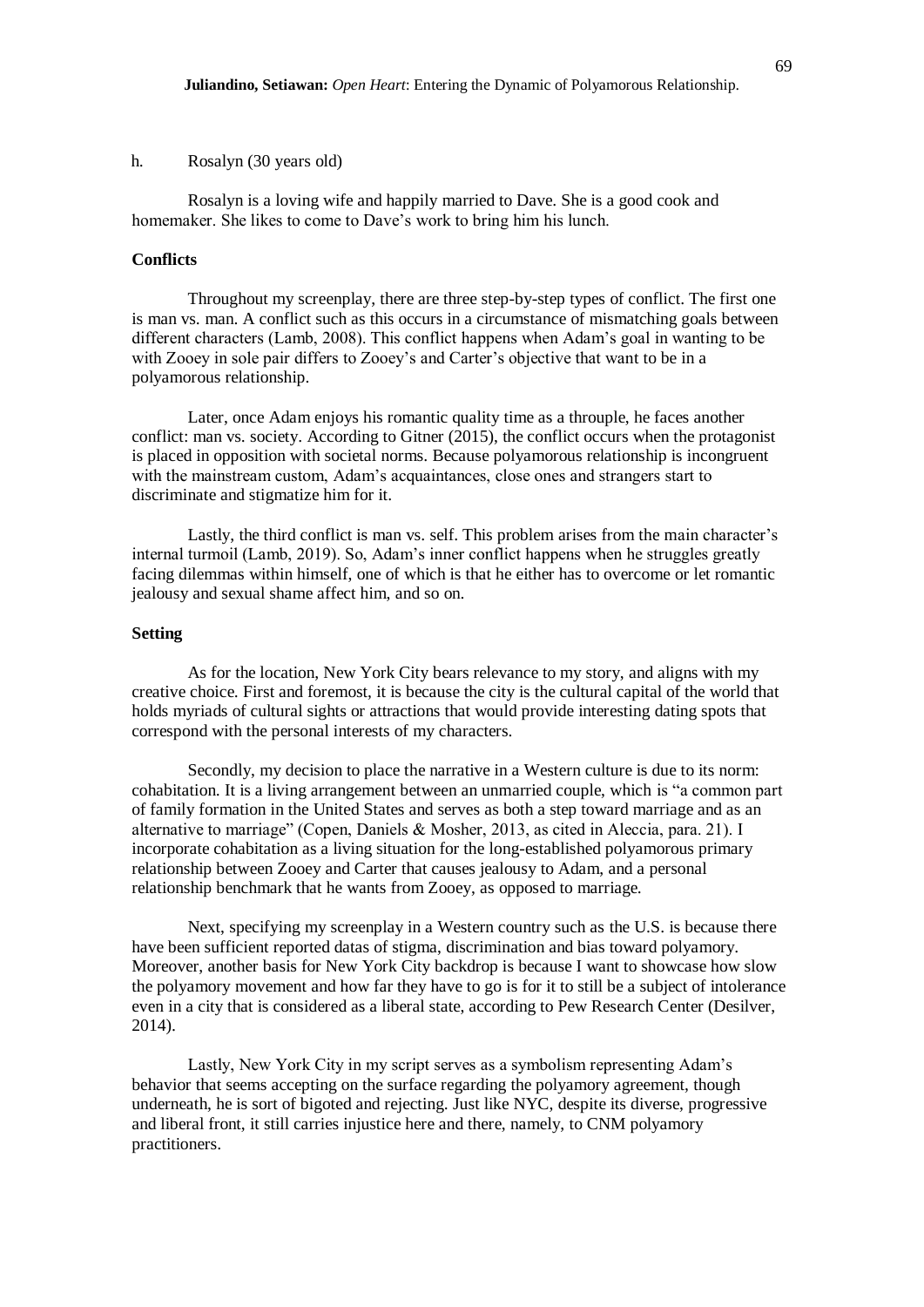# **CONCLUSION**

In conclusion, I will recapitulate how the purposes of my creative work solves the three statements of the problems more detailed through my project. First and foremost, Adam's motivation to self-willingly enter a polyamorous dynamic merely because of his loneliness and desperation to date Zooey while also wishing the CNM with her boyfriend to end (through his scheming). This is motivated by his jealousy and sexual shame. However, after he realizes his mistake in the end, he will shift his intention to the right ones: to respect and deepen the bond with Zooey. Also, I deliberately make use of certain polyamory styles like parallel polyamory before the triad and mono/poly throughout Adam's CNM. They serve as Adam's reason for considering joining CNM as feasible initially because they could make his relationship with Zooey as regular as possible like a monogamous relationship.

Next, Adam tackles jealousy in the end by performing its coping mechanisms in certain scenes of my story. The open communication is enacted by Adam accidentally during a confrontation with Zooey after she catches his ruse. Afterward, he reappraises/reevaluates his jealousy to his mother in a dinner scene because of feeling guilty and remorseful. Next, Adam learns via his research and implicitly applies compersion, renegotiation of poly terms, the polyamory protocols seriously once Zooey and Carter decide to take him back in the end after their discovery of Adam's documentarial work.

Last but not least, Adam controls his stigma-based shame he receives from public reception with tolerance by association from not only knowing Zooey and Carter, but also the poly friends who educate and help Adam for his documentary. Then, he reevaluates/frames his shame during a reflective heart-to-heart with his mother after his fight with Zooey. Finally, as a way to make it up for his mistake and in pursuit of his passion, he destigmatizes polyamory via his documentary. Thus, these are the plenty of scenarios my creative project resolves the proposed thesis problems.

# **REFERENCES**

- Abrams, S. (2016, December 13). *Romantic comedies make you a better person, says science.*  Retrieved from [https://www.elitedaily.com/entertainment/film/romantic-comedies](https://www.elitedaily.com/entertainment/film/romantic-comedies-better-moral-person/1718968)[better-moral-person/1718968](https://www.elitedaily.com/entertainment/film/romantic-comedies-better-moral-person/1718968)
- Aleccia, J. (2013, April 4). *'The new normal': Cohabitation on the rise, study finds*. Retrieved from https://www.nbcnews.com/healthmain/new-normal-cohabitation-rise-study-finds-1C9208429
- Anapol, D. (2012, January 16). *Polyamory in the 21st century: Love and intimacy with multiple partners* [e-book]. Retrieved from<https://b-ok.asia/book/2285515/ae62dd>
- Attridge, M. (2013). Jealousy and relationship closeness. *SAGE Open*, *3*(1), 215824401347605. doi:10.1177/2158244013476054
- Baer, D. (2017, March. 6). *Maybe monogamy isn't the only way to love.* Retrieved from [https://www.thecut.com/2017/03/science-of-polyamory-open-relationships-and](https://www.thecut.com/2017/03/science-of-polyamory-open-relationships-and-nonmonogamy.html)[nonmonogamy.html](https://www.thecut.com/2017/03/science-of-polyamory-open-relationships-and-nonmonogamy.html)
- Balzarini, R. N., Campbell, L., Kohut, T., Holmes, B. M., Lehmiller, J. J., Harman, J. J., & Atkins, N. (2017). Perceptions of primary and secondary relationships in polyamory. *PloS one*, *12*(5), e0177841.<https://doi.org/10.1371/journal.pone.0177841>
- Batty, C. & Jacey, H. (2014, November 27). *Writing & selling romantic comedy screenplays* [ebook]. Retrieved from [https://b-ok.org/book/2 516049/a12f62](https://b-ok.org/book/2516049/a12f62)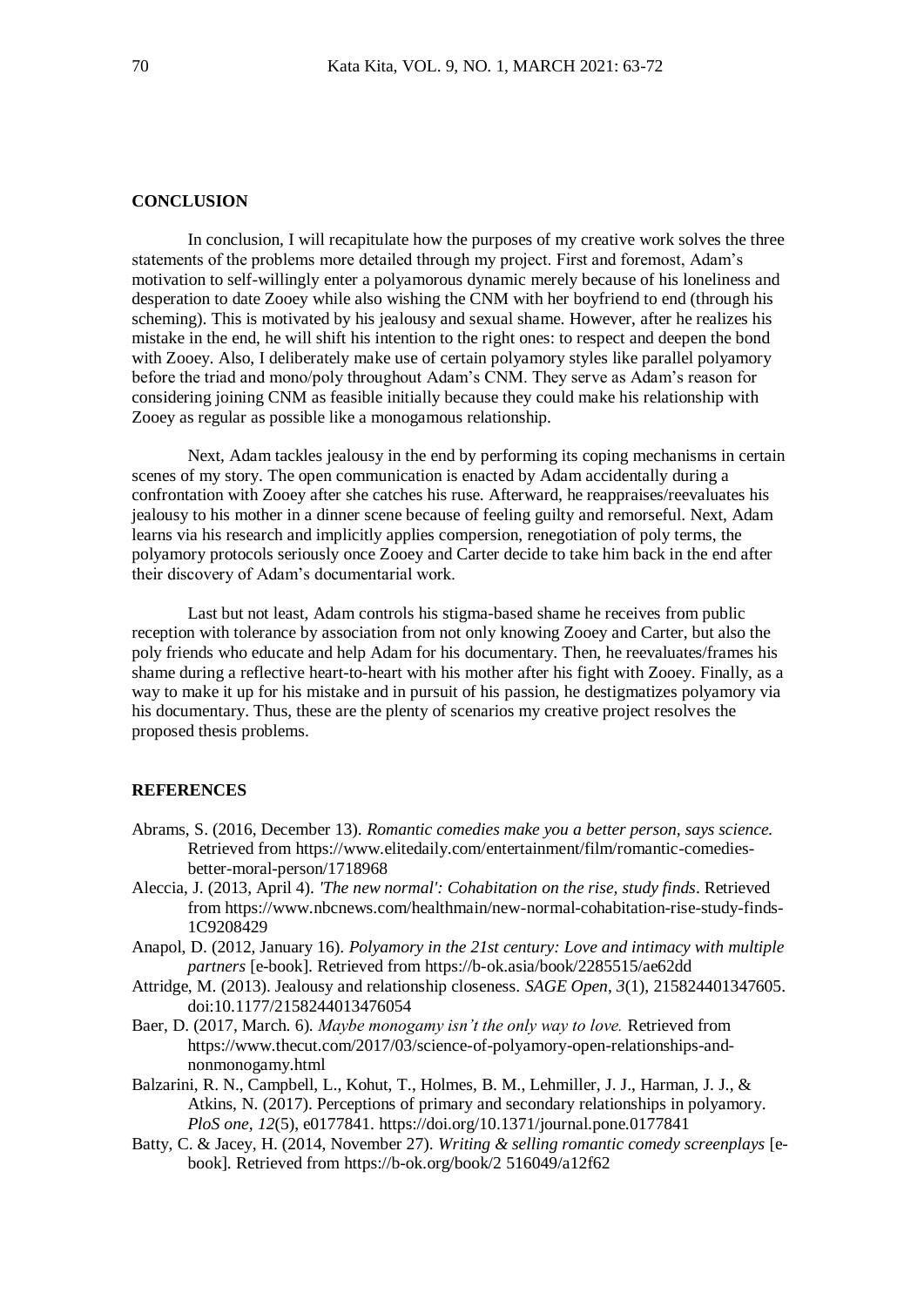- Berry, J. (2018, August 15). *The healing power of the rom-dram, a.k.a. romantic dramedy: A case for how the best romantic dramedies can be excellent therapy.* Retrieved from <https://thekit.ca/life/culture-life/sad-romantic-comedies-drama/>
- Bevan, J. L. (2004). General partner and relational uncertainty as consequences of another person's jealousy expression. *Western Journal of Communication*, *68*(2), 195–218. doi:10.1080/10570310409374796
- Borchard, T. (2016, June 17). *Cinematherapy: The healing power of movies and tv*. Retrieved from [https://www.everydayhealth.com/columns/therese-borchard-sanity](https://www.everydayhealth.com/columns/therese-borchard-sanity-break/cinematherapy-healing-power-of-movies-tv/)[break/cinematherapy-healing-power-of-movies-tv/](https://www.everydayhealth.com/columns/therese-borchard-sanity-break/cinematherapy-healing-power-of-movies-tv/)
- Buunk, B. (1982). Strategies of jealousy: Styles of coping with extramarital involvement of the spouse. *Family Relations*, *31*(1), 13. doi:10.2307/584196

Cooney, S. (2018, August 27). What monogamous couples can learn from polyamorous relationships, according to experts. *Time.* Retrieved from <https://time.com/5330833/polyamory-monogamous-relationships/>

- DeLamater, J., & Plante, R. F. (2015, June 19). *Handbook of the sociology of sexualities*. Retrieved from <https://books.google.co.id/books?id=0d3yCQAAQBAJ&printsec=frontcover>
- Deri, J. (2011, July 26). *Polyamory or polyagony? Jealousy in open relationships.* (Doctoral dissertation, Simon Fraser University) [PDF]. Retrieved from

<https://core.ac.uk/download/pdf/56375937.pdf>

Desilver, D. (2014, August 8). *Chart of the week: The most liberal and conservative big cities.* Retrieved from [https://www.pewresearch.org/fact-tank/2014/08/08/chart-of-the-week](https://www.pewresearch.org/fact-tank/2014/08/08/chart-of-the-week-the-most-liberal-and-conservative-big-cities/#more-262185)[the-most-liberal-and-conservative-big-cities/#more-262185](https://www.pewresearch.org/fact-tank/2014/08/08/chart-of-the-week-the-most-liberal-and-conservative-big-cities/#more-262185)

- Dirks, T. (n.d.). *Drama films.* Retrieved from<https://www.filmsite.org/dramafilms.html>
- Ferrer, J. N. (2018). Mononormativity, polypride, and the "mono–poly wars". *Sexuality & Culture*, *22*(3), 817–836. doi:10.1007/s12119-017-9494-y
- Gitner, S. (2015, July 3). *Multimedia storytelling for digital communicators in a multiplatform world*. Retrieved from https://books.google.co.id/books?id=5AUXCgAAQBAJ&printsec=frontcover&source= gbs\_ge\_summary\_r&cad=0#v=onepage&q&f=false
- Grindon, L. (2011, April 18). *The Hollywood romantic comedy: Conventions, history and controversies* [PDF]. Retrieved from<https://b-ok.asia/book/2152982/f39d67>
- Guerrero, L. K., Spitzberg, B. H., & Yoshimura, S. M. (2004). Sexual and emotional jealousy. In J. H. Harvey, A. Wenzel, & S. Sprecher (Eds.), *The Handbook Of Sexuality In Close Relationships*, 311–345. Retrieved from<https://psycnet.apa.org/record/2004-13774-013>
- Haslam, K. R. (2008, May 15). *The 12 pillars of polyamory*. Retrieved from http://www.polyamoryonline.org/articles/12pillars.html
- Herek, G. M. (2007). Confronting sexual stigma and prejudice: Theory and practice. *Journal of Social Issues*, *63*(4), 905–925. doi:10.1111/j.1540-4560.2007.00544.x
- Johnson, M. (2019, March 14). *What does it mean to be polyamorous?* Retrieved 2020, March 5, from<https://www.healthline.com/health/polyamorous#terms-to-know>
- Khazan, O. (2016, January 8). *OkCupid adds a feature for the polyamorous*. Retrieved from [https://www.theatlantic.com/technology/archive/2016/01/ok-cupid-is-opening-up-to](https://www.theatlantic.com/technology/archive/2016/01/ok-cupid-is-opening-up-to-polyamorous-relationships/423162/)[polyamorous-relationships/423162/](https://www.theatlantic.com/technology/archive/2016/01/ok-cupid-is-opening-up-to-polyamorous-relationships/423162/)
- Lamb, N. (2008, December 15). *The art and craft of storytelling: A comprehensive guide to classic writing.* Retrieved from https://books.google.co.id/books/about/The Art And Craft Of Storytelling.html?id=u CBjDwAAQBAJ&printsec=frontcover&source=kp\_read\_button&redir\_esc=y#v=onepa ge&q&f=false
- Lawson, K. (2018, February 21). *Why seeing yourself represented on screen is so important.*  Retrieved from [https://www.vice.com/en\\_us/article/zmwq3x/why-diversity-on-screen](https://www.vice.com/en_us/article/zmwq3x/why-diversity-on-screen-is-important-black-panther)[is-important-black-panther](https://www.vice.com/en_us/article/zmwq3x/why-diversity-on-screen-is-important-black-panther)